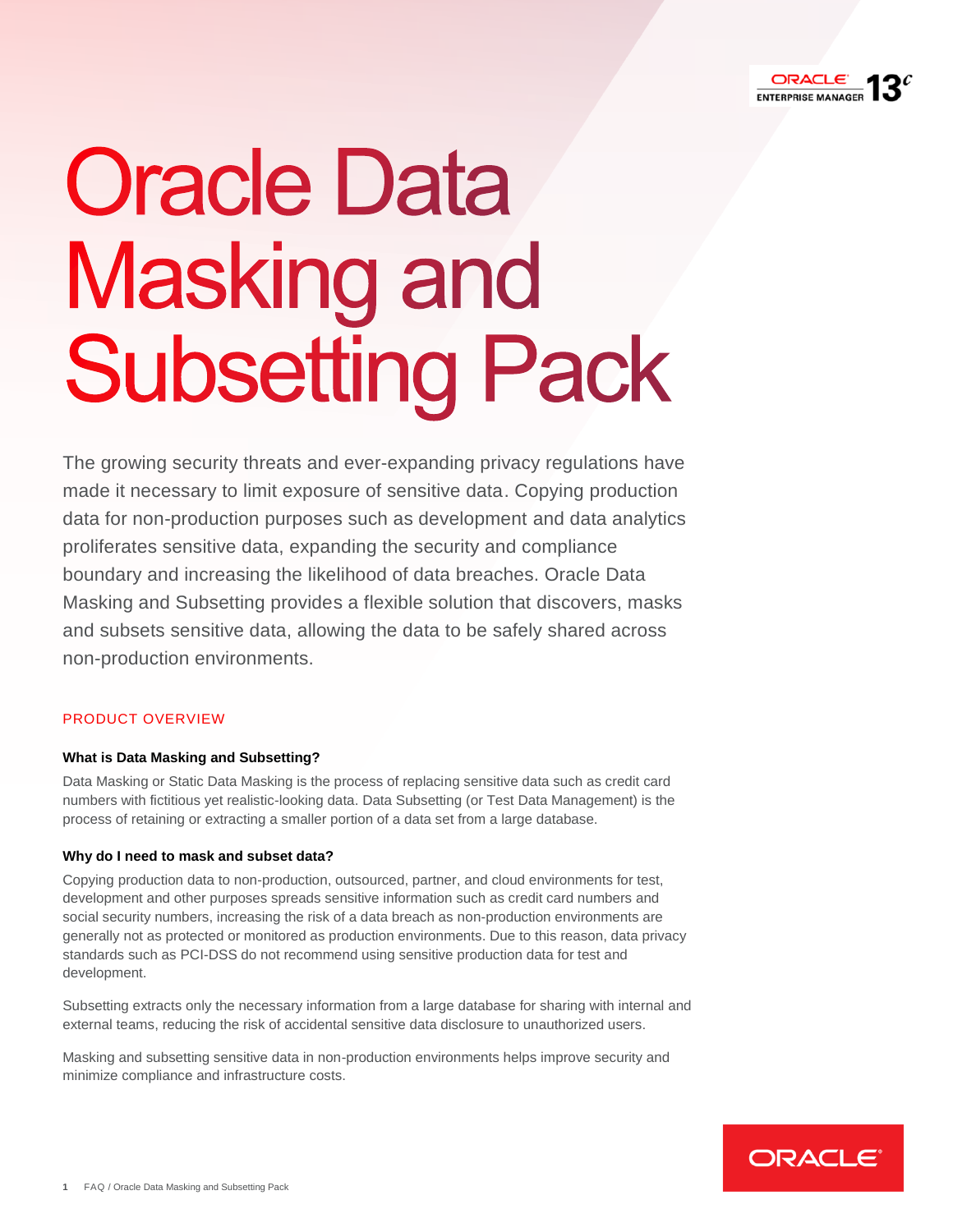Masking and subsetting sensitive data in test and development environments reduces the overall compliance boundary and the risk of a data breach, thereby, minimizing the compliance costs.

#### **How does the product minimize infrastructure cost?**

 Reducing the size of non-production databases by subsetting data minimizes the storage cost. Using smaller portions of data for test and development environments minimizes the data provisioning cost.

## **What is the significance of data masking and subsetting in the context of a cloud?**

 because of data privacy and compliance reasons. Other concerns are the storage cost associated with **How does masking and subsetting improve security and minimize the compliance ost?<br>Masking and subsetting sensitive data in test and development environments reduces the overa<br>compliance boundary and the risk of a data bre** Organizations understand the advantage of leveraging a cloud platform for test and development. However, they are concerned about uploading sensitive on-premises production data to the cloud the cloud platform and the network cost due to data transfers.

 Oracle Data Masking and Subsetting addresses these concerns by masking sensitive data on premises before uploading it to the Oracle Cloud. The product helps reduce the storage and network costs by extracting a subset of production data that can be uploaded to the cloud.

## COMPONENTS AND FEATURES

#### **What are the main components of Oracle Data Masking and Subsetting?**

The main components are:

- **Application Data Modeling** provides automated procedures to discover sensitive columns and parent-child relationships. The discovery results are stored as an application data model, which is reusable across multiple databases.
- **Masking Format Library** provides a comprehensive set of predefined masking formats to mask sensitive data such as credit card numbers, national identifiers, and phone numbers. It also provides the capability to create new masking formats to meet domain-specific requirements.
- **Data Masking Definitions** assists in mapping masking formats to discovered sensitive columns, creating reusable masking scripts. It also provides a workflow to mask data.
- **Data Subsetting Definitions** helps create reusable goal/condition based subsetting rules on a database. It also provides a workflow to generate subsets.

#### **How does the product preserve integrity of the data in an application?**

Oracle Data Masking and Subsetting does the following to minimize the disruption of applications post masking and subsetting:

- relationships between the columns prior to the masking and subsetting process. The product uses automated discovery procedures to gather referential integrity or parent-child
- preserve the integrity between these columns. During the masking and subsetting process, parent and child columns are processed consistently to

#### **How does masking work with multi-byte or international characters?**

Several masking options support multi-byte or international characters such as UTF-8. The suitable masking formats include: Array List, Shuffle, Substitute, Table Column, and User Defined Function.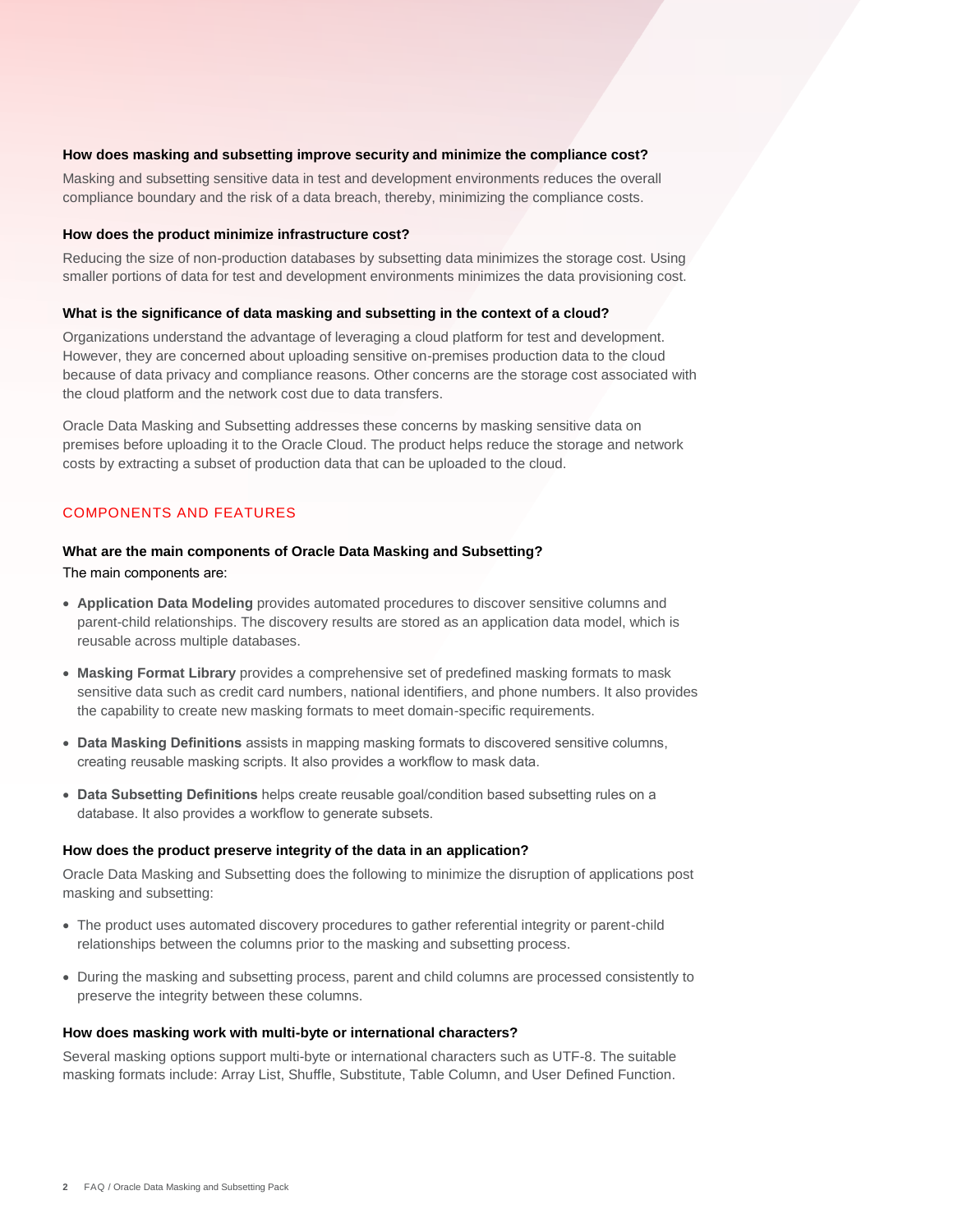range of sensitive data such as national identifiers of multiple countries, credit card numbers of Yes, Oracle Data Masking and Subsetting provides out-of-the-box masking formats covering a broad multiple vendors, phone numbers, and more.

#### **Which masking techniques are supported by the product?**

**Does the product include predefined masking formats?**<br>
Yes, Oracle Data Masking and Subsetting provides out-of-th<br>
range of sensitive data such as national identifiers of multiple<br>
multiple vendors, phone numbers, and mor There are options such as generating fixed/random characters or numbers, replacing with null value, substituting data from a random list or a table column, and SQL or regular expression based masking. You also have several advanced options to meet complex business requirements such as:

- can be shuffled to break the employee-salary mapping. **Shuffle Masking** randomly shuffles data within a column. For example, columns containing salaries
- data. It's a reversible masking option as you can decrypt your data using the same key. It's useful **Encryption** encrypts the sensitive data using a cryptographic key while preserving the format of the when masked data sent to a third party has to be merged back along with further updates.
- **Format Preserving Randomization** randomizes the data while preserving the input length, position and case of characters, and special characters.
- **Conditional Masking** masks column data using different masking formats based on user-defined conditions. For example, in a column, the US identifiers can be masked using the Social Security Number format and the UK identifiers using the National Insurance Number format.
- **Compound Masking** masks related columns as a group, ensuring the masked data across the related columns retain the same relationship. For example, address fields such as city, state, and postal codes can be masked consistently.
- **Deterministic Masking** generates consistent masked output for a given input across application schemas and databases.
- **User-defined PL/SQL Masking** enables you to define custom masking logic or migrate your existing masking scripts.

#### **What assurances does the product provide for the integrity of the masked and subsetted data?**

 card number masking formats perform the Luhn check on the masked credit card numbers. Also, the Each masking format has built-in logic to validate the generated masked output. For example, all credit product provides a preview option to validate the defined masking and subsetting criteria prior to the execution of masking and subsetting scripts.

#### **Can I migrate in-house masking scripts to Oracle Data Masking and Subsetting?**

Yes, the product supports migration of existing masking scripts for custom data types through userdefined PL/SQL masking functions.

# **Which subsetting techniques are supported by the product?**

 Oracle Data Masking and Subsetting simplifies the task of subsetting through its goal or condition- based subsetting techniques. A goal can be a relative table size such as extracting 1% subset of a table containing 10 billion rows. A condition can be based on time, for example, discarding all user records created prior to a particular year. A condition can also be based on region, for example, extracting Asia Pacific information for a new application development.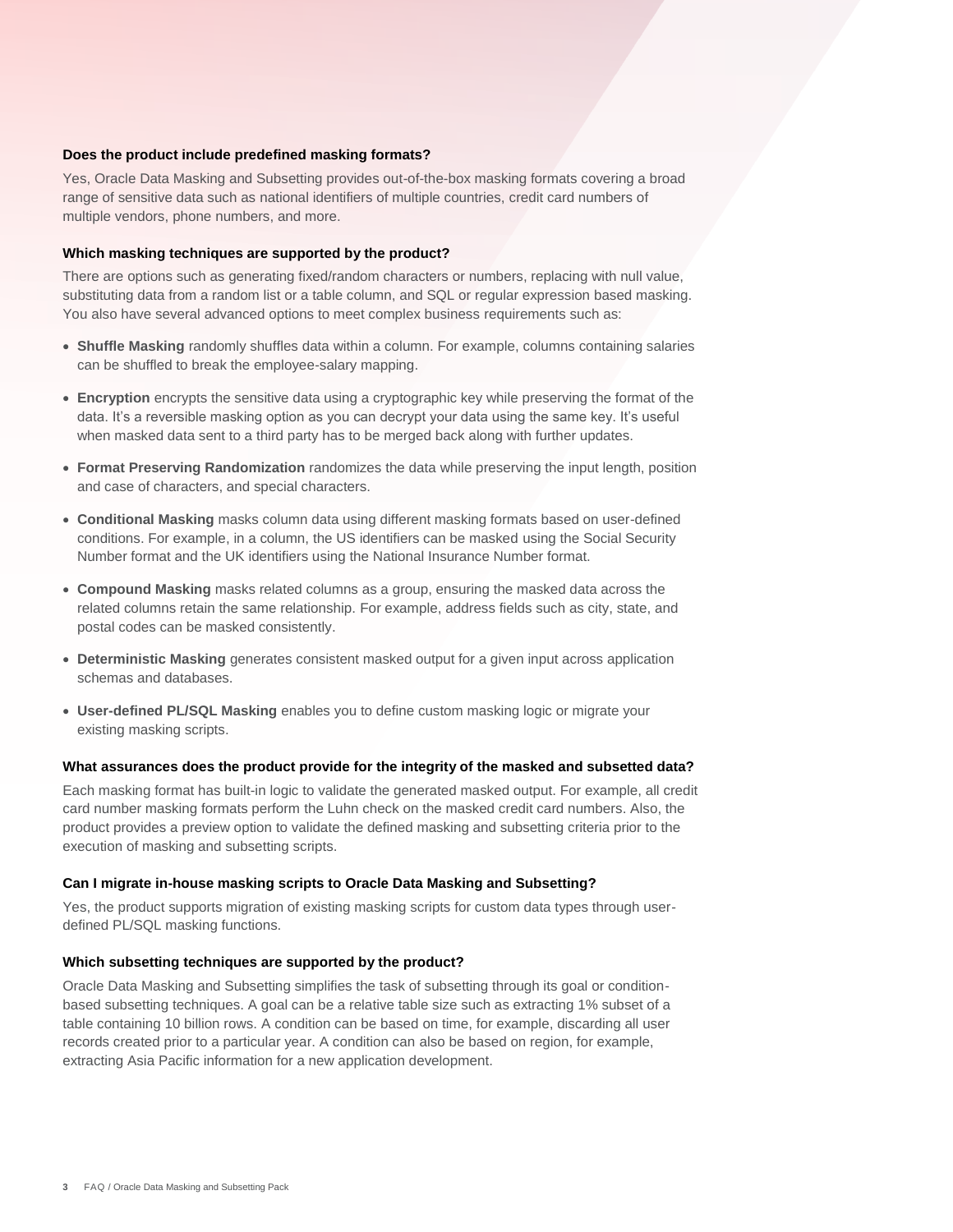# **Does Oracle Data Masking and Subsetting works with applications such as Oracle E-Business Suite, Oracle Fusion Applications, Oracle PeopleSoft, and SAP?**

 As Oracle Data Masking and Subsetting is a database-centric solution, it works for all supported and masking and subsetting definitions to avoid misconfigurations that could break complex applications. Certain applications provide pre-packaged data models and masking definitions to avoid databases regardless of the application. However, care must be taken when setting up data models the possibility of application breakage and to reduce the customer effort required. Oracle E-Business Suite and Oracle Fusion Applications provide prepackaged masking definitions for use with Oracle Data Masking and Subsetting.

# **Can I mask and subset databases running in Oracle Cloud?**

Yes, you can mask and subset databases in Oracle Database Cloud Service (DBCS). Oracle Data Masking and Subsetting for cloud databases works much like it does for on-premises databases. Oracle Data Masking and Subsetting license is included in DBCS High Performance, Extreme Performance, and Exadata Service.

# **Can I mask and subset data in non-Oracle relational databases?**

 Yes, Oracle Data Masking and Subsetting can mask and subset data in DB2, Informix, SQL Server, Sybase, MySQL, and Teradata.

# DEPLOYMENT AND ADMINISTRATION

# **How do I download and install Oracle Data Masking and Subsetting?**

Oracle Data Masking and Subsetting is pre-installed with Oracle Enterprise Manager. To use Oracle Data Masking and Subsetting, you must have a valid license for the pack.

# **What are the different ways to mask and subset data?**

The product provides two modes to mask and subset data:

- separate location. Oracle Data Masking and Subsetting operates on the cloned data. After processing is complete, the resulting masked data can be cloned and distributed for non-production **In-Database Masking and Subsetting:** The target production data is first copied (cloned) to a use.
- **In-Export Masking and Subsetting:** The masking and subsetting rules are applied while the data dump files. Oracle Data Masking and Subsetting operates directly on the production system – is being extracted from the target database, and the resulting data is written to Oracle Data Pump unmasked data does not leave production. After processing is complete, the sanitized dump file can be imported into non-production databases.

# **What is the performance of the product?**

 Oracle Data Masking and Subsetting delivers high speed masking and subsetting. High performance during masking and subsetting is achieved through the integration with Oracle Database Kernel and Oracle Data Pump.